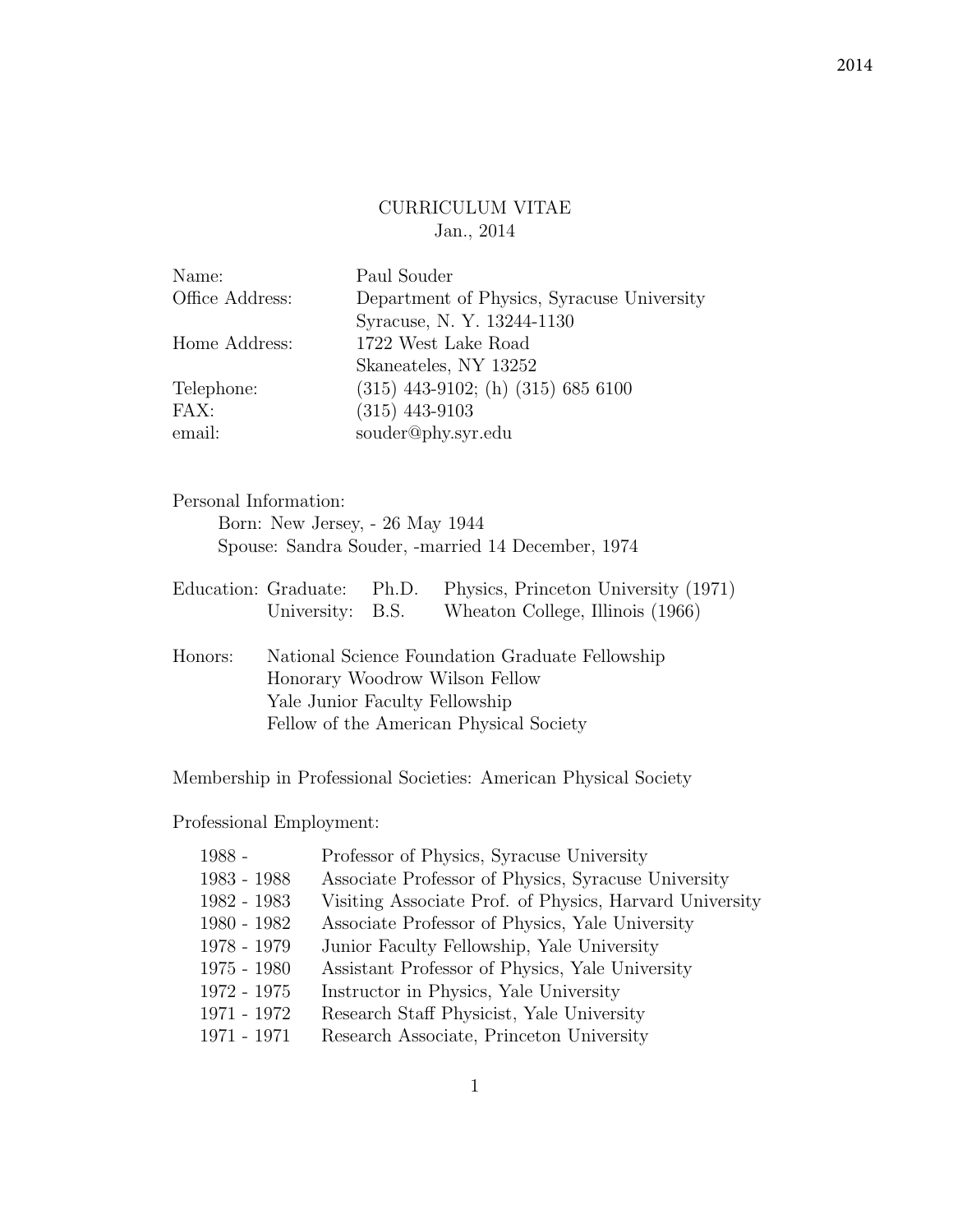## RECENT GRANTS

- \$495,000 from the DOE for three years, starting April, 1990
- \$148,600 grant to build hodoscopes for the E142 experiment. (Work was completed in 1992).
- \$599,000 from the DOE for three years, starting April, 1993, with minor readjustments.
- \$185,583 grant to build hodoscopes for the E154 experiment. (Work was completed under budget, 1995).
- \$648,000 from the DOE for three years, starting April, 1996.
- \$666,000 from the DOE for three years, starting April, 1999.
- \$136,241 grant from SLAC to build radiation-hard calorimeter for the E158 experiment. (Work was completed in 2001).
- \$705,000 from the DOE for three years, starting April, 2002.
- \$750,000 from the DOE for three years, starting April, 2005, (minus \$15,000 for 2006 due to budget cuts).
- \$923,000 from the DOE for three years, starting April, 2008.
- \$90,000 supplement from the DOE for three years, starting April, 2010.
- \$1,259,000 from the DOE for three years, starting April, 2011. (Minus \$66,000 due to budget cuts.)
- \$1,173,000 requested from the DOE for three years, starting April, 2014.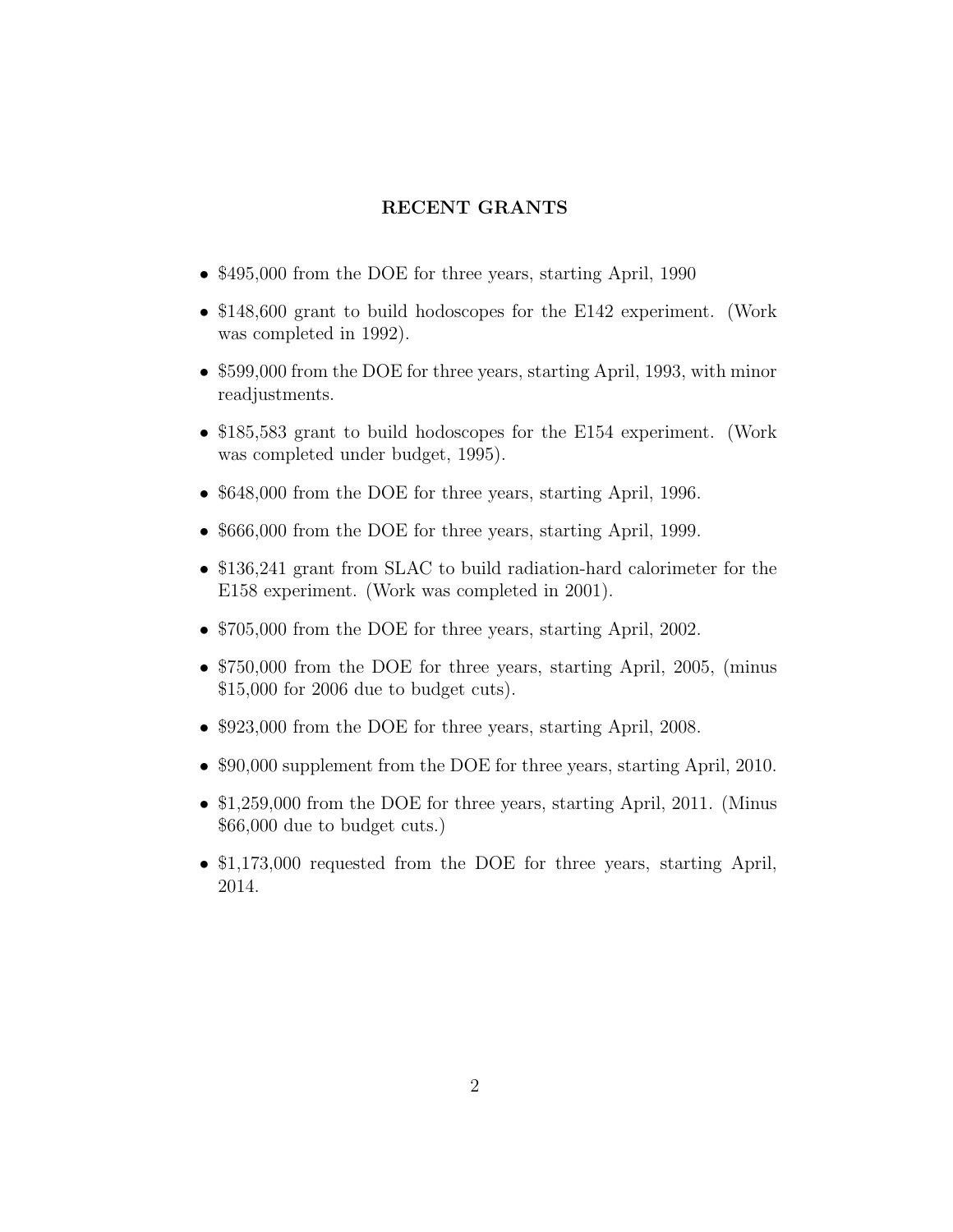### RECENT INVITED TALKS

- 1. "The SoLID program at 12 GeV." Gamma-Z Boxing: Radiative corrections to parity-violating electron scattering: JLab, December 16-17, 2013
- 2. Conference Summary, PAVI11, Rome, Italy, Sept 7, 2011.
- 3. Parity Violation in DIS as 12 GeV, PANIC, MIT, July 25, 2010.
- 4. "Prity Violation at JLab," Los Alamos, June 18, 2009
- 5. "Parity-Violation is Deep Inelastic Scattering at JLab," Mainz, Dec. 14, 2009
- 6. "Parity-Violating PVDIS with SoLID," "3rd International Workshop on Nucleon Structure at Large Bjorken x," JLab, Oct 13-15, 2010
- 7. "PREX," at "Precision Tests of the Standard Model: from Atomic Parity Violation to Parity-Violating Lepton Scattering" Workshop at ECT\*, Trento, Italy, Nov. 8-12, 2010
- 8. "12 GeV PVDIS with SoLID at JLab,; Second Workshop on Hadron Physics in China and Opportunities with 12 GeV at JLab, Beijing, China, July 28-31, 2010.
- 9. "PV Experiments and Strangeness Content of the Nucleon," CIPANP, San Diego, May 30, 2009
- 10. "PVDIS: 12 GeV at JLab.", PAVI09, Bar Harbor, Maine, May 23, 2009
- 11. "Experimental Challenges of PREX," Trento, Aug. 3, 2009.
- 12. Higher Twist in PVDIS" and "Workshop Summary," Higher twist workshop, Madison, Wisconsin, June 3, 2009.
- 13. "PVDIS at JLab at 12 GeV," DIS08, London, England, March 2008.
- 14. "The 12 GeV Solenoid PVDIS Proposal." Institute for Nuclear Theory Workshop, Seattle, Nov., 2008.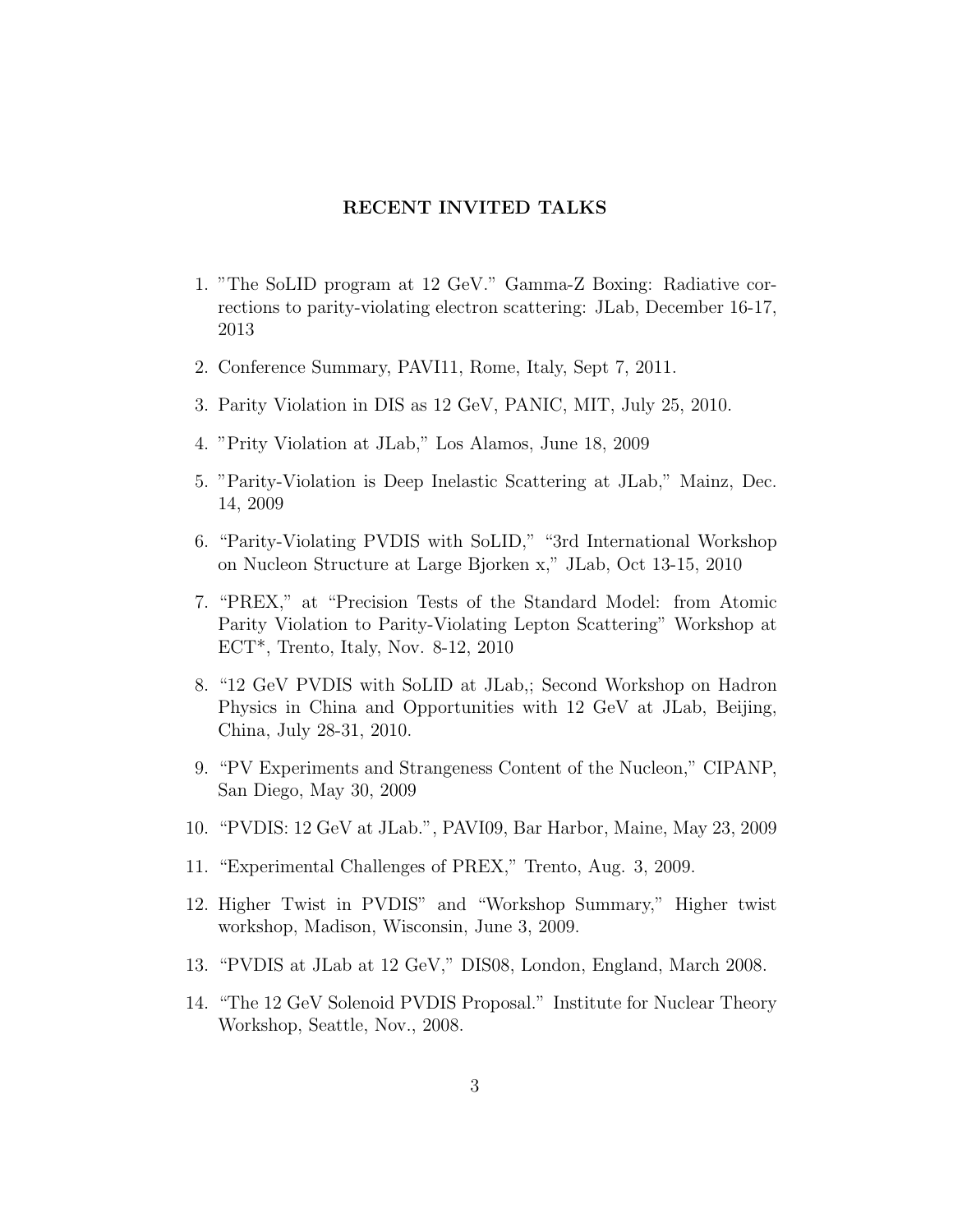- 15. "The Physics of Neutron Stars and the PREx Experiment at JLab," Elba Electron-Nucleon Scattering X, Italy, June, 2008.
- 16. "Measurement of the Strange Form Factors of the Nucleon at JLab," International Conference on Nuclear Physics, Tokyo, Japan, June, 2007.
- 17. "PVDIS at JLab at 12 GeV," DIS08, London, England, March 2008.
- 18. "The 12 GeV Solenoid PVDIS Proposal." Institute for Nuclear Theory Workshop, Seattle, Nov., 2008.
- 19. "The Physics of Neutron Stars and the PREx Experiment at JLab," Elba Electron-Nucleon Scattering X, Italy, June, 2008.
- 20. "Measurement of the Strange Form Factors of the Nucleon at JLab," International Conference on Nuclear Physics, Tokyo, Japan, June, 2007.
- 21. "Parity-Violating Electron Scattering on Hydrogen and Helium," APS April Meeting, Dallas, TX, April 23, 2006.
- 22. "DIS-Parity at 12 GeV," PAVI06, Milos, Greece, May 20, 2005.
- 23. "Parity Violation at 11 GeV at JLab," APS GHP06, Nashville, TN, Oct 24, 2006.
- 24. "Parity Violation on Pb", APS Meeting, Maui, HI, Sept 18, 2005.
- 25. "Search for Lepton Flavor Violation," Gordon Conference, Bates College, Maine, July 14, 2005.
- 26. "Parity Violation in eP Scattering at JLab," DIS05, Apr 29, 2005.
- 27. "Parity and the JLab 12 GeV Upgrade," JLab Users Meeting, June 22, 2005.
- 28. "Parity and the JLab 12 GeV Upgrade: the Program for Hall A," Hall A Users Meeting, June 24, 2005.
- 29. "Parity Violation in Moller Scattaring: Results from SLAC E158," Seminar at the University of Illinois, May 4, 2005.
- 30. "Electrons and Mirror Symmetry," Colloquium at the University of Houston, Mar 1, 2005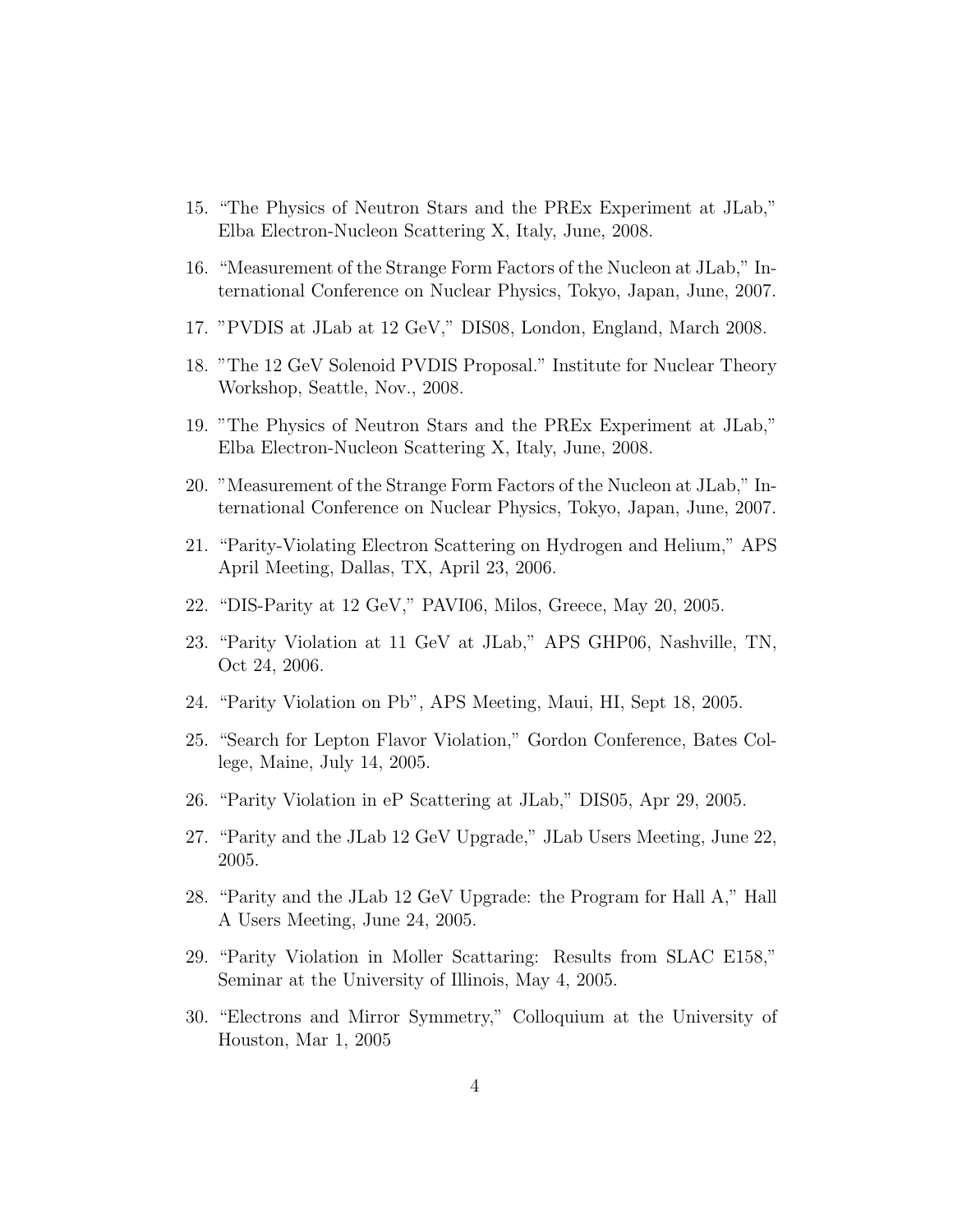- 31. From zero to  $Z_0$ , Workshop at Fermilab, Ill, May, 1994, "The MECO Experiment." (Plenary talk)
- 32. JLab: the next 7 Years, JLab, Newport News, VA, "The Pb Parity Experiment."
- 33. HiX2004, Marseilles, Fr, Aug. 2004, "The Physics of Parity Violation at High x and 11 GeV. (Plenary talk)
- 34. Photonuclear Gordon Conference, Tilton, NH, Aug. 2004, "The E158 Experiment at SLAC." (Plenary talk)
- 35. Conference on the Intersections of Particle and Nuclear Physics, New York, May, 2003 "Recent E158 Results"
- 36. Spin2003 Seattle, Washington, Aug. 2003 "The Experiments of Vernon Hughes"
- 37. EURESCO Conference: Hadron Structure Viewed with Electromagnetic Probes; Santorini, Greece, "Parity Violation Workshop Summary".
- 38. PAVI02, Mainz Germany "E158" Mainz, Germany, June, 2002.
- 39. "Moller Scattering at SLAC," PAVI Workshop, Mainz, Germany, June, 2002.
- 40. "Weak Nucleon Form Factors," Plenary talk at EMI2001, Osaka, Japan, Dec. 2001.
- 41. "Moller Scattering at SLAC," The Fundamental Symmetries Workshop, ITAMP, Harvard University, Dec. 2001.
- 42. "Low Energy Moller Scattering st the NLC," Snowmass Workshop, CO, July, 2001.
- 43. "Weak Nucleon Form Factors," Plenary talk at SPIN 2000, Osaka, Japan, Oct 2000.
- 44. "Parity Violation and Nucleon Strangeness," Plenary talk at the 7th International Conference in the Intersections of Particle and Nuclear Physics, Quebec City, Canada, June 2000.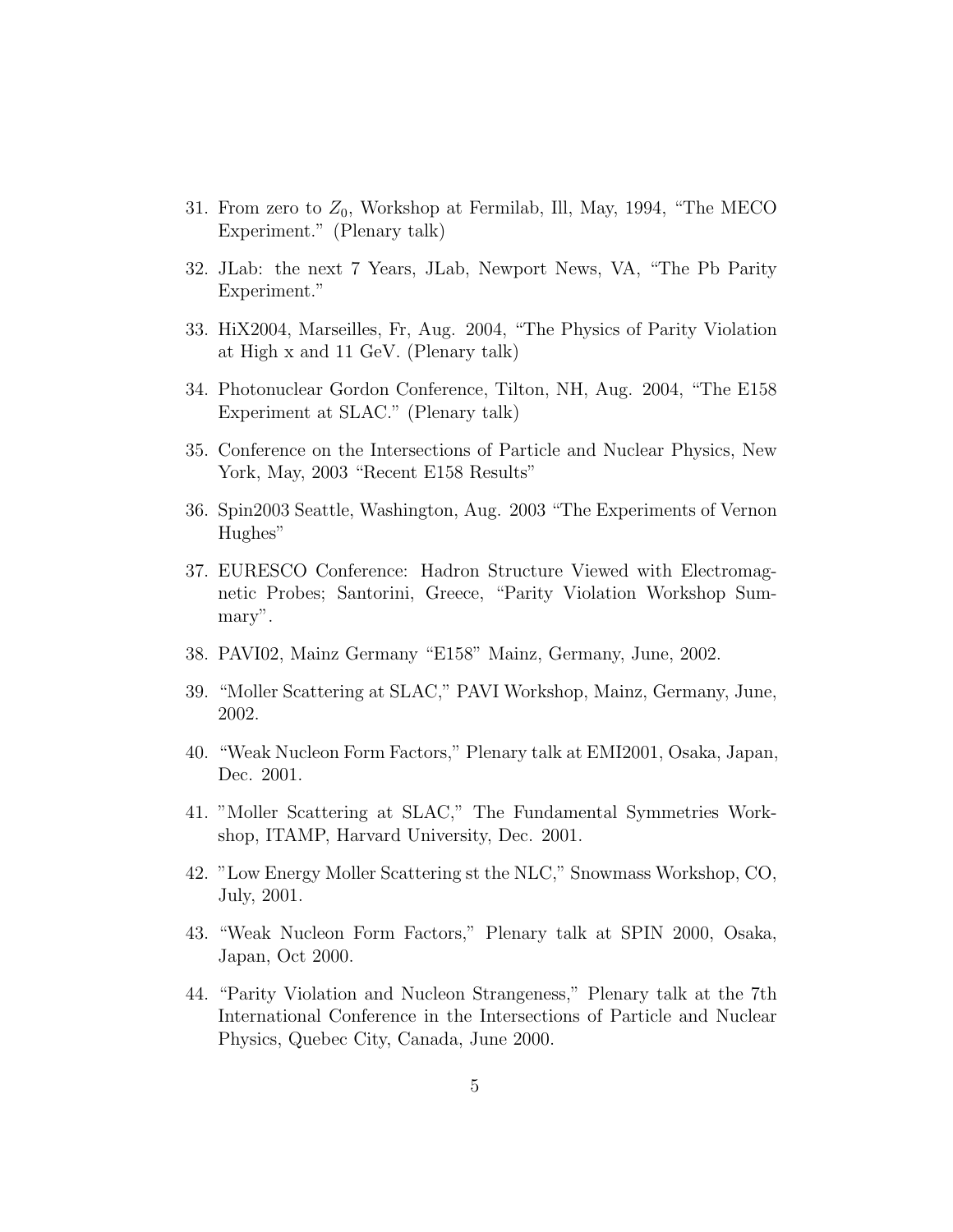- 45. "Parity Violation in Elastic Electron-Proton Scattering," Joint Ohio University/JLab Workshop on Strange Quarks in Hadrons, Nuclei, and Nuclear Matter, Ohio University, May, 2000.
- 46. "The HAPPEX Experiment," Wrokshop at ECT, Trento, Italy, June 2000.
- 47. "Parity Violation," HiX2000 workshop, Temple University, April 2000.
- 48. "Parity Violation, Then and Now" MIT Bates Symposium, Nov. 1999.
- 49. "Parity Violation at JLab," Colloquium at MIT LNS, Mar. 1999
- 50. PAVI/97, Ecole Normale Superiere, Oct. 28, 1997, "Electron Scattering Experiments."
- 51. EPS HEP 97, Jerusalem, Israel, Aug. 20, 1997, "Final Results from SLAC E154."
- 52. Workshop on Future Directions in Parity-Violation, Institute for Nuclear Theory, Seattle, June 22, 1997, "JLAB Beam Properties."
- 53. HELION97 Workshop, Kobe, Japan, Jan. 21, 1997, "Laser Polarized Muonic <sup>3</sup>He and Spin Dependent  $\mu$ <sup>-</sup> Capture."
- 54. Syracuse University Particle Physics Seminar, Nov. 18, 1996; "New Precision Measurement of Neutron Spin-Structure Functions at SLAC."
- 55. RPI Nuclear Physics Seminar, Nov. 5, 1996; "New Precision Measurement of Neutron Spin-Structure Functions at SLAC."
- 56. Cornell Seminar, Nov. 1, 1996; "New Precision Measurement of Neutron Spin-Structure Functions at SLAC."
- 57. CERN PPE Seminar, Oct. 28, 1996; "New Precision Measurement of Neutron Spin-Structure Functions at SLAC."
- 58. SNOWMASS, July, 1996, "Comments on Spin-Dependent Structure Functions."
- 59. PANIC, May, 1996 "Measurement of  $g_P$  from Laser Polarized Muonic Helium."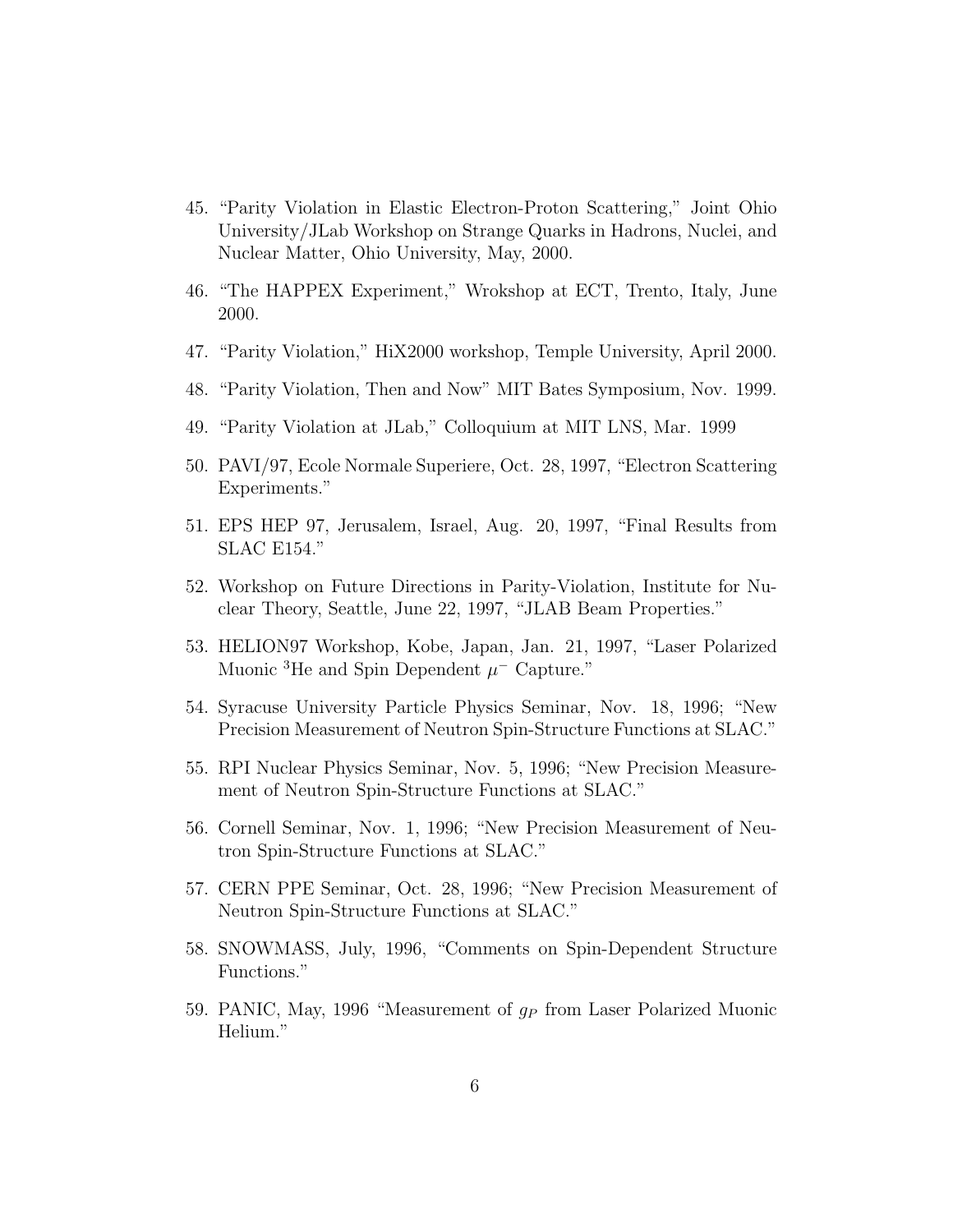- 60. California Institute of Technology, Feb., 1996, "Moller Scattering at SLAC: A Precision Electroweak Test."
- 61. Erice, Italy, Aug. 1995, "Parity Violation in Electron-Proton Scattering at CEBAF."
- 62. Workshop on Physics Beyond the Standard Model at Low and Intermediate Energies at the Institute for Nuclear Physics (University of Washington, Seattle), June-July, 1995, "Parity violation in moller scattering at SLAC: potential backgrounds."
- 63. Muon Physics Workshop, Rutherford Appleton Laboratory, Oxfordshire, Dec, 1994, "Laser Polarized Muonic Atoms."
- 64. International Conference on Hyperon Physics, Vancouver, BC, June, 1994, "Nucleon Form Factors and Strange Quarks as Determined from Electron Scattering at Bates and CEBAF."
- 65. CEBAF workshop, April, 1994, "Parity Violation in Deep Inelastic Scattering."
- 66. RPI Nuclear Physics Seminar, March, 1994, "Spin-Dependent Structure Functions of the Nucleon."
- 67. Saclay, France, Dec. 1993, "The Hall A Parity Experiment at CEBAF."
- 68. APS Division of Nuclear Physics Annual Meeting, Asilomar, CA, Oct. 1993, "Review of Nucleon Structure Functions."
- 69. Cornell University, High Energy Physics Seminar, June, 1993, "Spin-Dependent Structure Functions of the Nucleon."
- 70. CEBAF summer workshop, May, 1993, "Spin-Dependent Structure Functions of the Nucleon."
- 71. APS Washington Meeting, April, 1993, "Results form E142."
- 72. LEMS Workshop, Santa Fe, NM, April, 1993, "Laser Polarized Muonic Atoms."
- 73. Workshop on Muon Physics, Ascona, Switzerland, May, 1992, "Laser Polarized Muonic Atoms."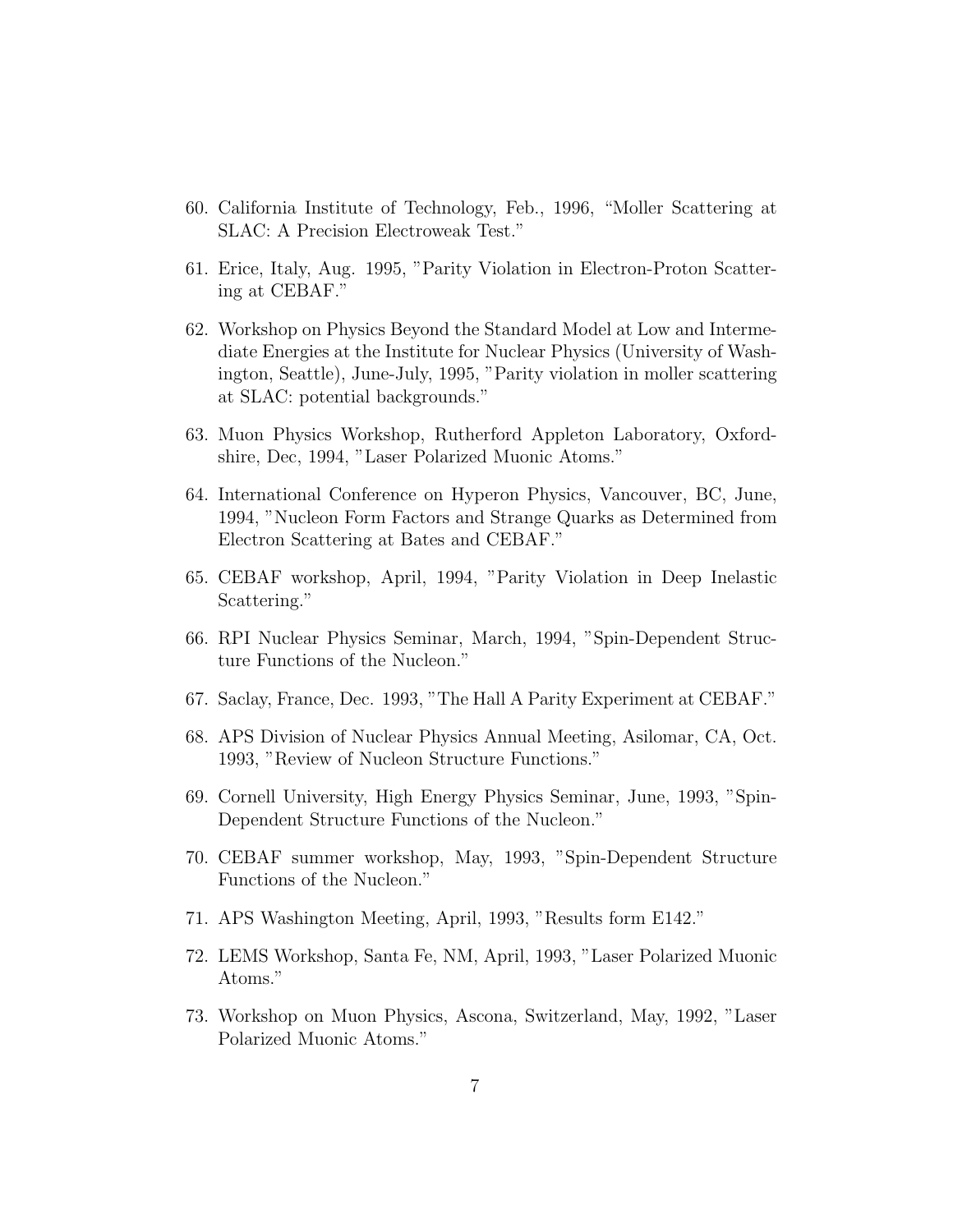- 74. 9th Student's Workshop on Electromagnetic Interactions," Bosen, Germany, Sept., 1992. "Parity Violation in Electron Scattering."
- 75. College of William and Mary, Feb., 1992, "Laser Polarized Muonic Atoms."
- 76. SLAC Seminar, Sept, 1991, "Laser Tests of Chiral Symmetry A New Experimental Approach to Muonic Atoms."
- 77. Workshop on Muon Physics, Heidelberg, May, 1991. "Muonic Atoms."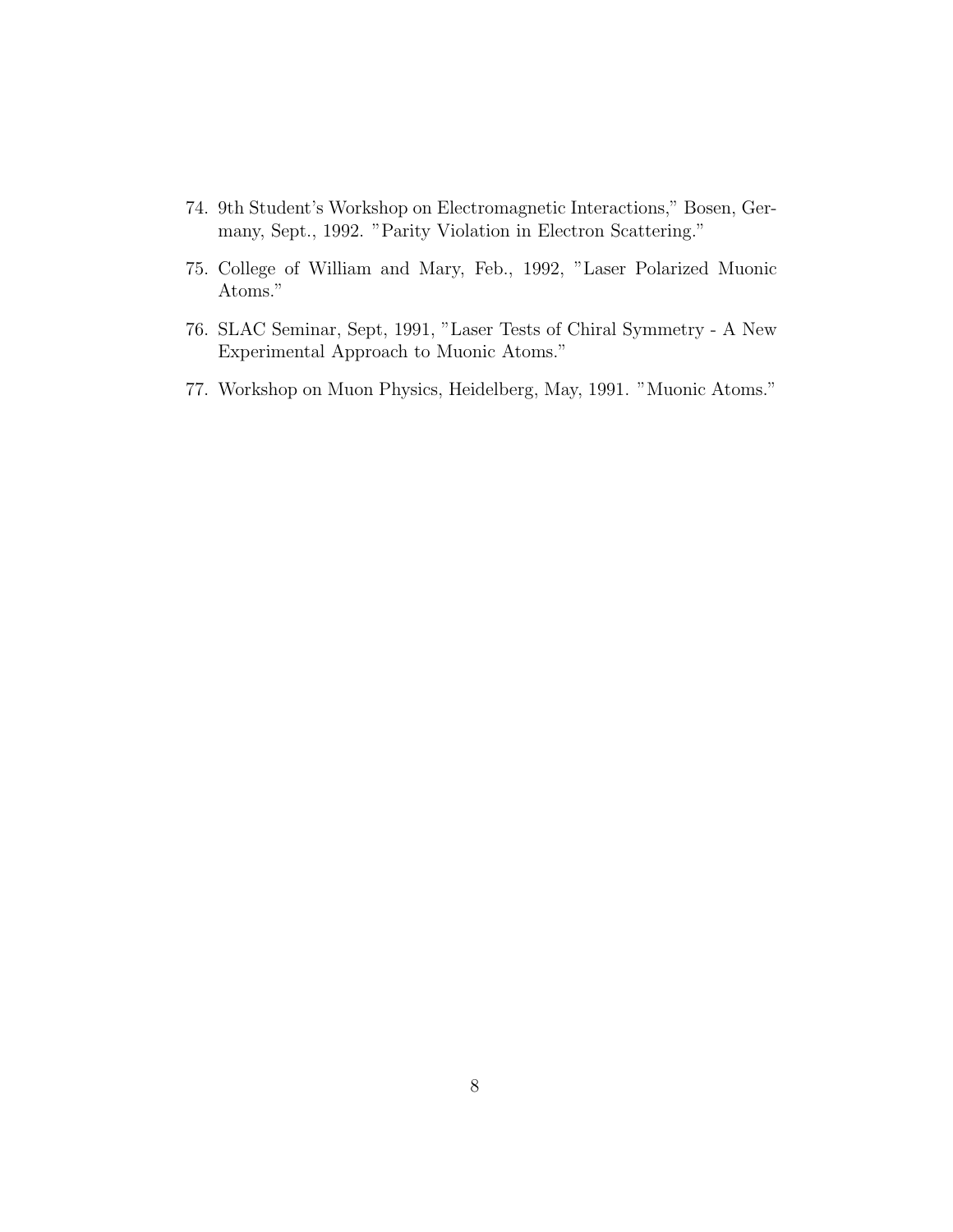#### PUBLICATIONS

- 1. "Molecular Force Fields of Octahedral  $XF_6$  Molecules", Hyunyong Kim, Paul A. Souder, and Howard Classen. J. Mol. Spectry 26, 45–66 (1968).
- 2. "Wire–Spark–Chamber System with On–Line Computers", W.T. Ford, P.A. Piroue, R.S. Remmel, A.J.S. Smith, and P.A. Souder, Nucl. Inst. Methods 87, 241-245 (1970).
- 3. "Search for Violation of CP Invariance in  $\tau^{\pm}$  Decay", W.T.Ford, P.A. Piroue, R.S. Remmel A.J.S. Smith, and P.A. Souder, Phys. Rev. Letters 25, 1370-1373 (1970).
- 4. "Experimental Study of  $\tau^{\pm}$  Decay Matrix Element", W.T. Ford, P.A. Piroue, R.S. Remmel, A.J.S. Smith, and P.A. Souder, Phys. Letters 38B, 335-338 (1972).
- 5. "A "Scaled" MWPC with 0.5 mm Wire Spacing", P.A. Souder, J.Sandweiss, and A.A. Disco, Nucl. Instr. Methods 109, 237-240 (1973).
- 6. "Muonium Formation in Noble Gases and Noble–Gas-Mixtures", R.D. Stambaugh, D.E. Casperson, T.W. Crane, V.W. Hughes, H.F. Kaspar, P.A. Souder, P.A. Thompson, H. Orth, G. zu Putlitz, and A.B. Denison, Phys. Rev. Letters 33, 568-571 (1974).
- 7. "Behavior of Positive Muons in Liquid Helium", T.W. Crane, D.E. Casperson, H. Chang, V.W. Hughes, H.F. Kaspar, B. Lovett, P.A. Souder, R.D. Stambaugh, G. zu Putlitz, and J.R. Kane, Phys. Rev. Letters 33, 572–574 (1974).
- 8. "Formation of the Muonic Helium Atom  $\alpha\mu$ <sup>-</sup> e<sup>-</sup>, and Observation of Its Larmor Precession", P.A. Souder, D.E. Casperson, T.W. Crane, V.W. Hughes, D.C. Lu, H. Orth, H.W. Reist, M.H. Yam and G. zu Putlitz, Phys. Rev. Letters 34, 1417–1420 (1975).
- 9. "Polarized Electron–Electron Scattering at GeV Energies", P.S. Cooper, M.J. Alguard, R.D. Ehrlich, V.W. Hughes, H. Koboyakawa, J.S. Ladish, M.S. Lubell, N. Sasao, K.P. Schuler, P.A. Souder, G. Baum, W. Raith,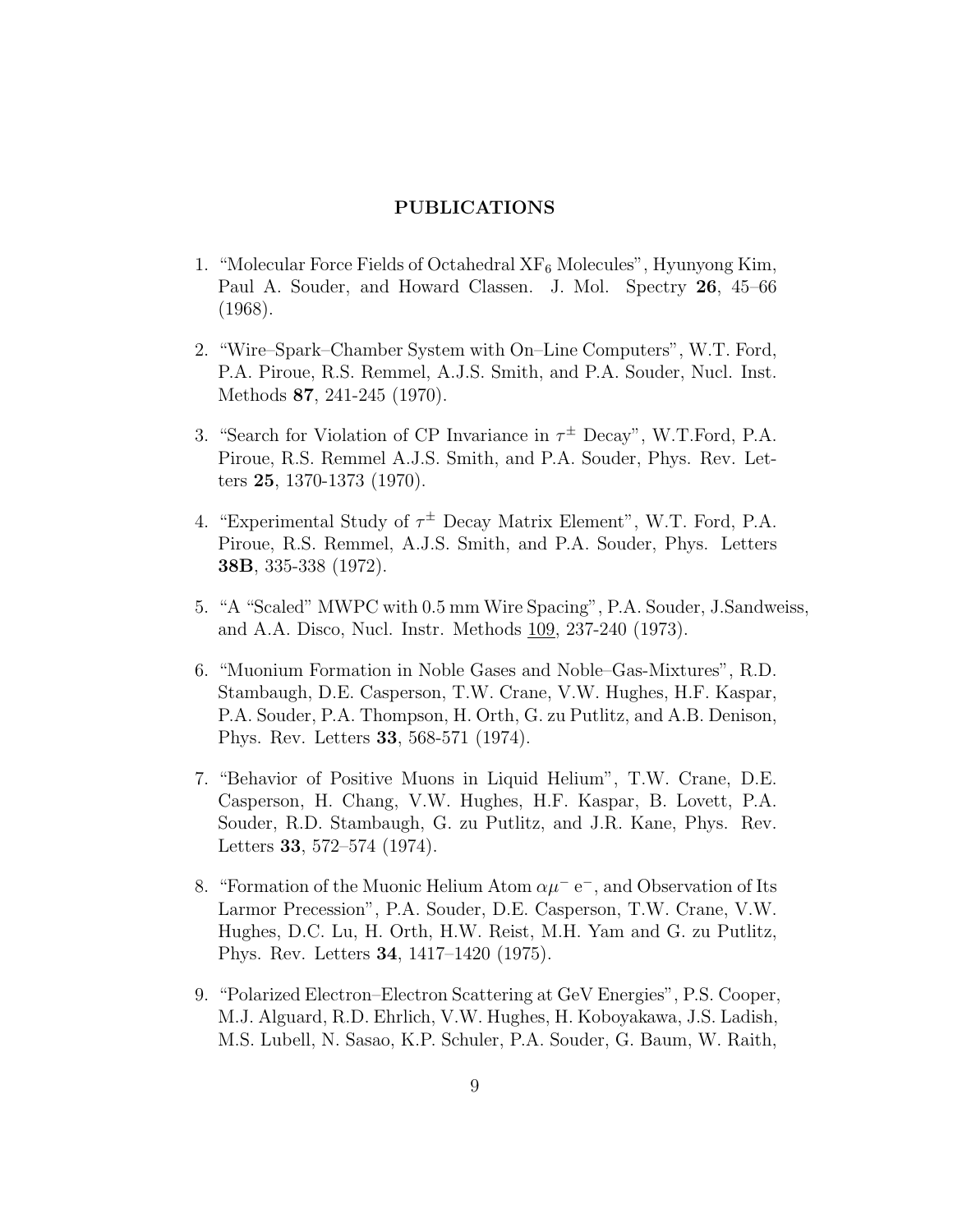K. Kondo, D.H. Coward, R. H. Miller, C.Y. Prescott, D.J. Sherden, and C.K. Sinclair, Phys. Rev. Letters 34, 1589–1591 (1975).

- 10. "A New High Precision Measurement of the Muonium Hyperfine Structure Interval  $\Delta \nu$ ", D.E. Casperson, T.W. Crane, V.W. Hughes, P.A. Souder, R.D. Stambaugh, P.A. Thompson, H. Orth, G. zu Putlitz, H.F. Kasper, H.W. Reist, and A.B. Denison, Phys. Letters 59B, 397–400 (1975).
- 11. "New Measurements of Polarization and Differential Cross Sections in K<sup>+</sup>p Elastic Scattering in the 1.7–3 GeV/c Range", R. Patton, W.A. Barletta, R.D. Ehrlich, A. Etkin, P.A. Souder, M.E. Zeller, M. Mishina, and D.N. Lazarus, Phys. Rev. Letters 34, 975–978 (1975).
- 12. "Elastic Scattering of Polarized Electrons by Polarized Protons", M.J. Alguard, W.W. Ash, G. Baum, J. Clendenin, P.S. Cooper, D.H. Coward, R.D. Ehrlich, A. Etkin, V.W. Hughes, H. Kobayakawa, K. Kondo, M.S. Lusell, R.H. Miller, D.A. Palmer, W. Raith, N. Sasao, K.P. Schuler, D.J. Sherden, C. K. Sinclair, and P.A. Souder, Phys. Rev. Letters 37, 1258-1261 (1976).
- 13. "Deep Inelastic Scattering of Polarized Electrons by Polarized Protons", M.J. Alguard, W.W. Ash, G. Baum, J. Clendenin, P.S. Cooper, D.H. Coward, R.D. Ehrlich, A. Etkin, V.W. Hughes, H. Kobayakawa, K. Kondo, N.S. Lubell, R.H. Miller, D.A. Palmer, W. Raith, N. Sasao, K.P. Schuler, D.J. Sherden, C.K. Sinclair, and P.A. Souder, Phys. Rev. Letters 37, 1261–1265 (1976).
- 14. "New Precise Value for the Muon Magnetic Moment and Sensitive Test of the Theory of hfs Interval in Muonium", D.E. Casperson, T.W. Crane, A.B. Denison, P.O. Egan, V. W. Hughes, F.G. Marian, H. Orth, H.W. Reist, P.A. Souder, R.D. Stambaugh, P.A. Thompson, and G. zu Putlitz, Phys. Rev. Letters 38, 956–9959 (1977); 1504.
- 15. "Measurements of Polarization in K<sup>−</sup>p Elastic Scattering at Low Energies", R.D. Ehrlich, B. Lovett, M. Mishina, P.A. Souder, J.Snyder, M.E. Zeller, D.M. Lazarus, and I. Nakano, Phys. Letters 71B, 455-459 (1977).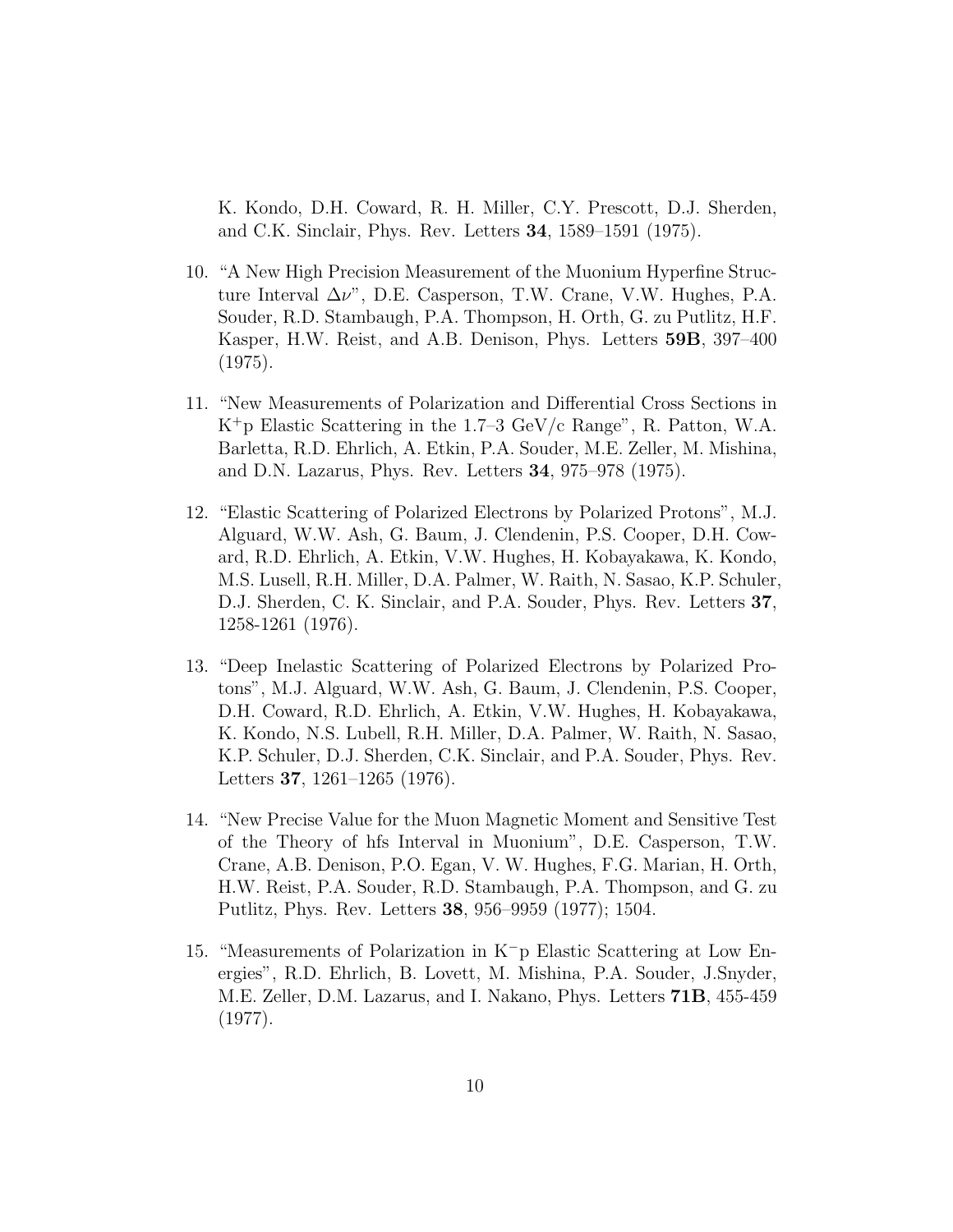- 16. "Deep Inelastic e<sup>−</sup>p Asymmetry Measurements and Comparison with the Bjorken Sum Rule and Models of Proton Spin Structure", M.J. Alguard, W.W. Ash, G. Baum, M.R. Bergstron, J.E. Clendenin, P.S. Cooper, D.H. Coward, R.D. Ehrlich, V.W. Hughes, K. Kondo, M.S. Lubell, R.H. Miller, S. Miyashita, D.A. Palmer, W. Raith, N. Sasao, K.P. Schuler, D.J. Sherden, P.A. Souder, and M.E. Zeller, Phys. Rev. Letters 41, 70–73 (1978).
- 17. "Development of a Low–Momentum "Surface" Muon Beam for LAMPF", H.W. Reist, D.E. Casperson, A.B. Denison, P.O. Egan, V.W. Hughes, F.G. Mariam, G. zu Putlitz, P.A. Souder, P.A. Thompson, and J. Vetter, Nucl. Inst. Methods 153, 61–64 (1978).
- 18. "Experimental Test of Special Relativity from a High–γ Electron g-2 Measurement", P.S. Cooper, M.J. Alguard, R.D. Ehrlich, V.W. Hughes, H. Kobayakawa, J.S. Ladish, M.S. Lubell, N. Sasao, K.P. Schuler, P.A. Souder, D.H. Coward, R.H.Miller, C.Y.Prescott, D.J. Sherden C.K. Sinclair, G.Baum, W. Raith, and K. Kondo, Phys. Rev. Letters 42, 1386–1389 (1979).
- 19. "Formation of the Muonic Helium Atom", P.A. Souder, T.W. Crane, V.W. Hughes, D.C. Lu, H. Orth, H.W. Reist, M.H. Yam, and G. zu Putlitz, Phys. Rev. A 22, 33–50 (1980).
- 20. "Measurement of Asymmetry in Spin–Dependent e<sup>−</sup>p Resonance–Region Scattering", G. Baum, M.R. Bergstrom, J.E. Clendenin, R.D. Ehrlich, V.W. Hughes, K. Kondo, M.S. Lubell, S. Miyashita, R.H. Miller, D.A. Palmer, W. Raith, N. Sasao, K.P. Schuler, P.A. Souder, Phys. Rev. Letters 45, 2000–2003 (1980).
- 21. "Search for Long–Lived 2S Muonic Hydrogen in  $H_2$  Gas", P.O. Egan, S. Dhawan, V.W. Hughes, D.C. Lu, F.G. Marian, P.A. Souder, J. Vetter, G. zu Putlitz, P.A. Thompson, and A.B. Denison, Phys. Rev. A 23, 1152–1163 (1981).
- 22. "Observation of Muonium in Vacuum", P.R. Bolton, A. Badertscher, P.O. Egan, C.J. Gardner, M. Gladisch, V.W. Hughes, D.C. Lu, M. Ritter, P.A. Souder, J. Vetter, G. zu Putlitz, M. Eckhause, and J. Kane, Phys. Rev. Letters 47, 1441–1444 (1981).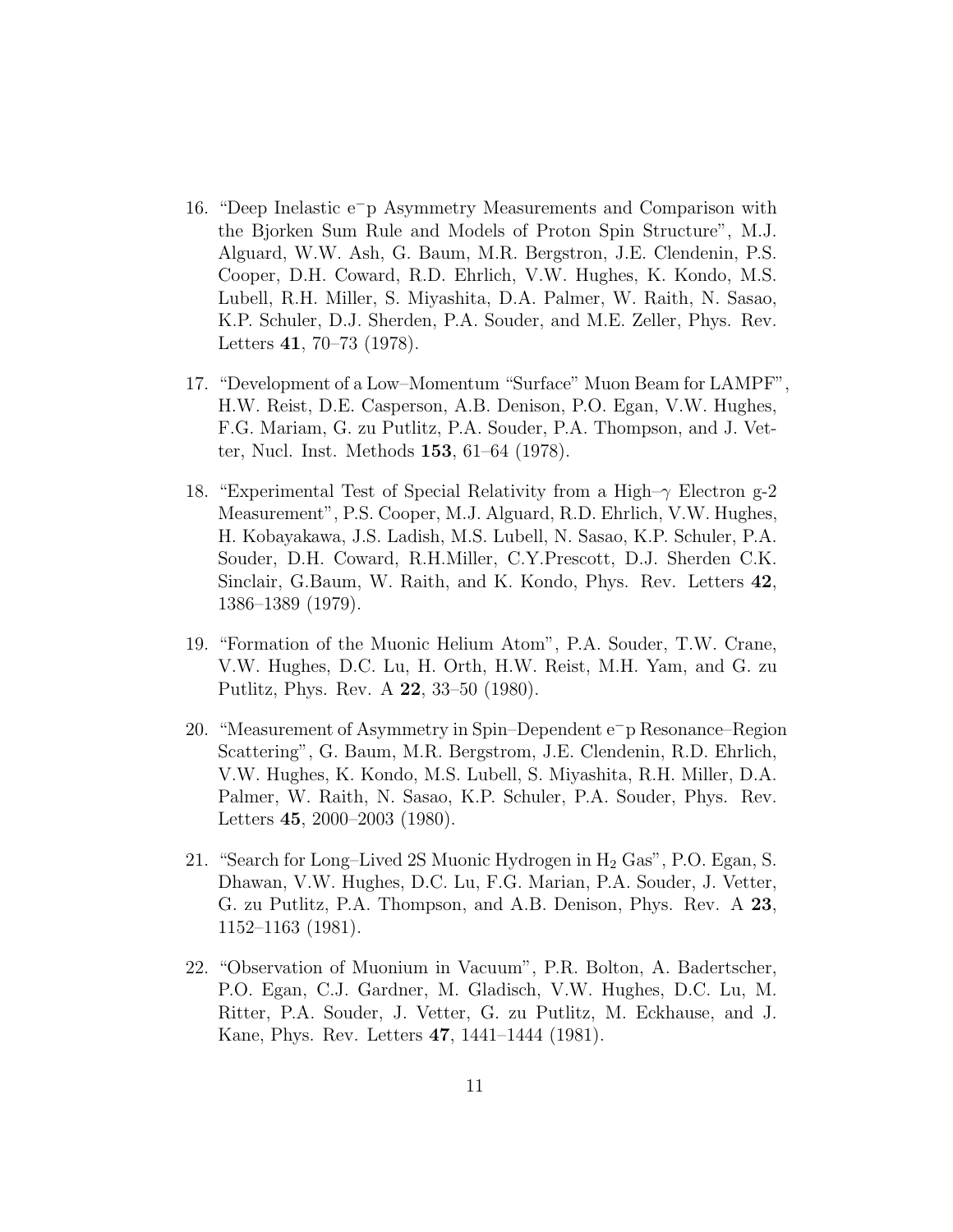- 23. "Dynamic Nuclear Polarization of Irradiated Targets", M.L. Seely, A. Amittay, M.R. Bergstrom, S.K. Dhawan, V.W. Hughes, R.F. Oppenheim, K.P. Schuler, P.A. Souder, K. Kondo, S. Miyashita, K. Morimoto, S.J. St. Lorant, Y.–N Guo, A. Winnacker, Nucl. Instr. Methods 201, 303–308 (1982).
- 24. "Precise Measurement of the Hyperfine–Structure Interval and Zeeman Effect in the Muonic Helium Atom", C.J. Gardner, A. Badertscher, W. Beer, P.R. Bolton, P.O. Egan, M. Gladisch, M. Greene, V.W. Hughes, D.C. Lu, F.G. Marian, P.A. Souder, H. Orth, J. Vetter, and G. zu Putlitz, Phys. Rev. Letters 48, 1168-1170 (1982).
- 25. "High Precision Measurement of the Muonium Ground State Hyperfine Interval with the Muon Magnetic Moment", F.G. Mariam, W. Beer, P.R. Bolton, P.O. Egan, G.J. Gardner, V.W. Hughes, D.C. Lu, U. Moser, P.A. Souder, J. Vetter, H. Orth, and G. zu Putlitz, Phys. Rev. Letters 49, 993–996 (1982).
- 26. "New Measurement of Deep–Inelastic e<sup>−</sup>p Asymmetries", G. Baum, M.R. Bergstrom, P.R. Bolton, J.E. Clendenin, N.R. DeBotton, S.K. Dhawan, Y.–N. Guo, V–R. Harsh, V.W. Hughes, K. Kondo, M.S.Lubell, Z.–A. Mao, R.H. Miller, S. Miyashito, K. Morimoto, U.F. Moser, I. Nikano, R.F. Oppenheim, D.A. Palmer, C. Panda, W. Raith,N. Sasao, K.P. Schuler, M.C. Seeley, P.A. Souder, S.J. St. Lorent, K. Takikawa, and M. Werlen, Phys. Rev. Lett. 51, 1135–1138 (1983).
- 27. "Development of 'Subsurface' Positive Muon LAMPF", A.Badertscher, P.O. Egan, M. Gladisch, M. Greene, V.W. Hughes, F.G. Mariam, D.C. Lu, G. Zu Putlitz, M.W. Ritter, G. Sanders, P.A. Souder, and R. Werbeck, Nucl. Instr. & Meth. A238, 200–205 (1985).
- 28. "First Observation of the Negative Muonium Ion Produced by Electron Capture in a Beam–foil Experiment", Y. Kuang, K.P. Arnold, F. Chmely, M. Eckhause, V.W. Hughes, J.R. Kane, S. Kettell, D.H. Kim, K. Kumar, D.C. Lu, B. Ni, B. Matthias, H. Orth, G. au Putlitz, H.R. Schaefer, P.A. Souder, and K. Woodle, Physical Review A, 35, 3172–3175 (1987).
- 29. "The Bates Polarized Electron Source", G. D. Cates, V. W. Hughes,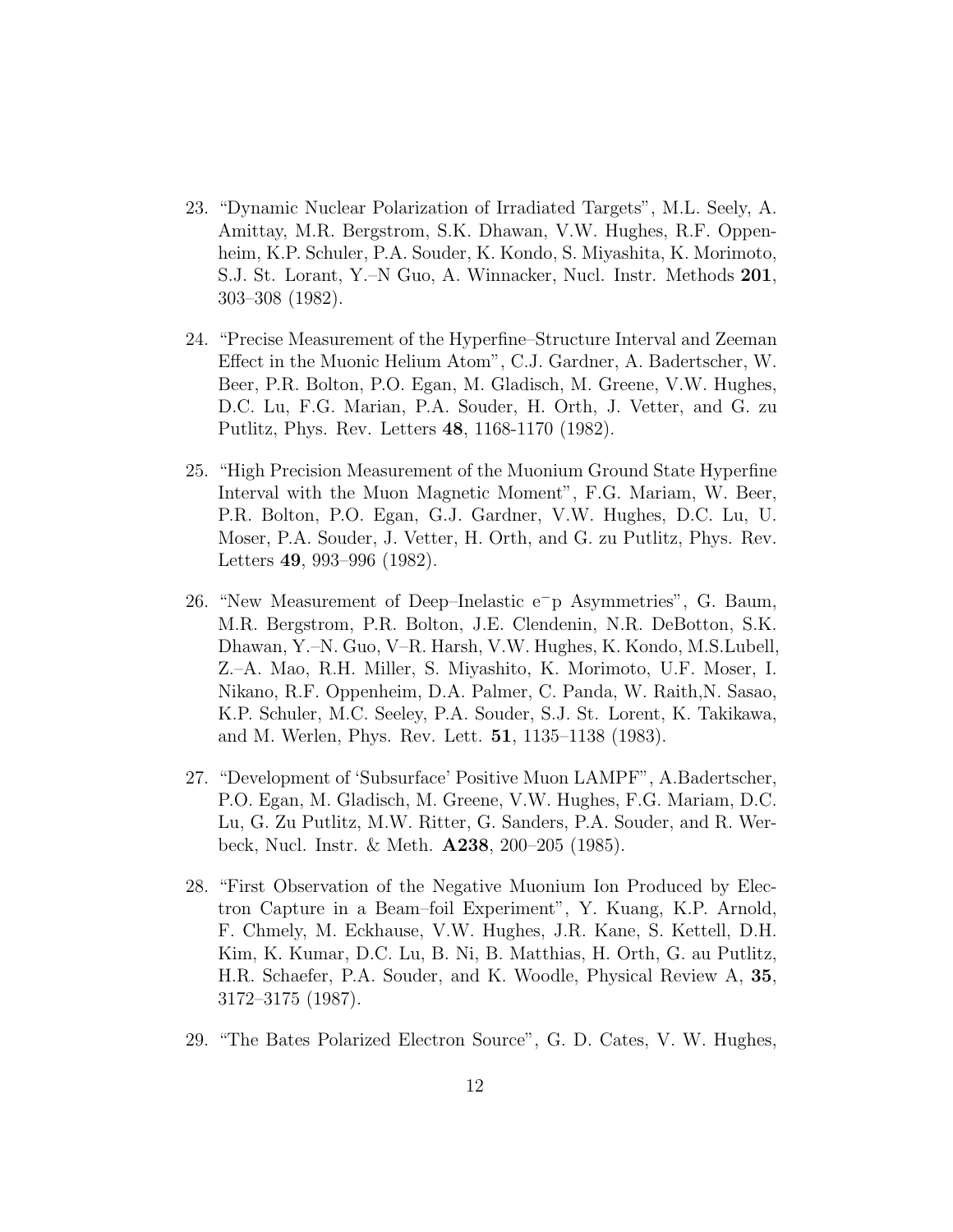R. Michaels, H. R. Schaefer, T. J. Gay, M. S. Lubell, R. Wilson, G. W. Dodson, K. A. Dow, S. B. Kowalski, K. Isakovich, K. Kumar, M. E. Schulze, P. A. Souder, and D. H. Kim, Nucl. Instr. Meth. in Phys. Res. A278, 293–317 (1989).

- 30. "Formation of the Negative Muonium Ion and Charge-Exchange Processes for Positive Muons Passing Through Thin Metal Foils", Y. Kuang, K.-P. Arnold, F. Chmely, M. Eckhause, V. W. Hughes, J. R. Kane, S. Kettell, D.-H. Kim, K. Kumar, D. C. Lu, B. Matthias, B. Ni, H. Orth, G. zu Putlitz, H. R. Schaefer, P. A. Souder, K. Woodle, Phys. Rev. A 39, 6109–6123 (1989).
- 31. "Measurement of Parity Violation in the Elastic Scattering of Polarized Electrons from  ${}^{12}C$ ," P. A. Souder, R. Holmes, D.-H. Kim, K. S. Kumar, M. E. Schulze, M. S. Lubell, J. Bellanca, M. Goodman, S. Patch, Richard Wilson, K. Isakovich, G. W. Dodson, K. A. Dow, M. Farkhondeh, S. Kowalski, G. D. Cates, S. Dhawan, T. J. Gay, V. W. Hughes, A. Magnon, R. Michaels, H. R. Schaefer, Phys. Rev. Lett. 65, 694 (1990).
- 32. "Operation of the LAMPF Muon Channel for Small Gas Targets," R. Holmes, D.-H. Kim, K. S. Kumar, P. A. Souder, D. Benton, G. D. Cates, N. Newbury, C. Pillai, Nucl. Instrum. Methods, Phys. Res., Sect A303, 226 (1991).
- 33. "Measurement of Tensor Polarization in Elastic Electron-Deuteron Scattering in the Momentum Range  $3.8 < q < 4.6$  fm<sup>-1</sup>," I. The, Antonuk, J. Arvieux, D. H. Beck, E. J. Beise, A. Boudard, E. B. Cairns, J. M. Cameron, G. W. Dodson, K. A. Dow, M. Farkhondeh, H. W. Fielding, J. B. Flanz, M. Garcon, R. Goloskie, S. Hoibraten, J. Jourdan, S. Kowalski, C. Lapointe, W. J. McDonald, B. Ni, L. D. Pham, R. Redwine, N. Rodning, G. Roy, M. E. Schulze, P. A. Souder, J. Soukup, I. The, W. Turchinetz, C. F. Williamson, K. E. Wilson, S. Wood, and W. Ziegler, Phys. Rev. Lett. 67, 173 (1991).
- 34. "Laser Polarized Muonic Helium,"N. R. Newbury, A. S. Barton, P. Bogorad, G. D. Cates, M. Gatzke, B. Saam, L. Han, R. Holmes, P. A. Souder, J, Xu, and D. Benton, Phys. Rev. Lett. 67, 3219, (1991).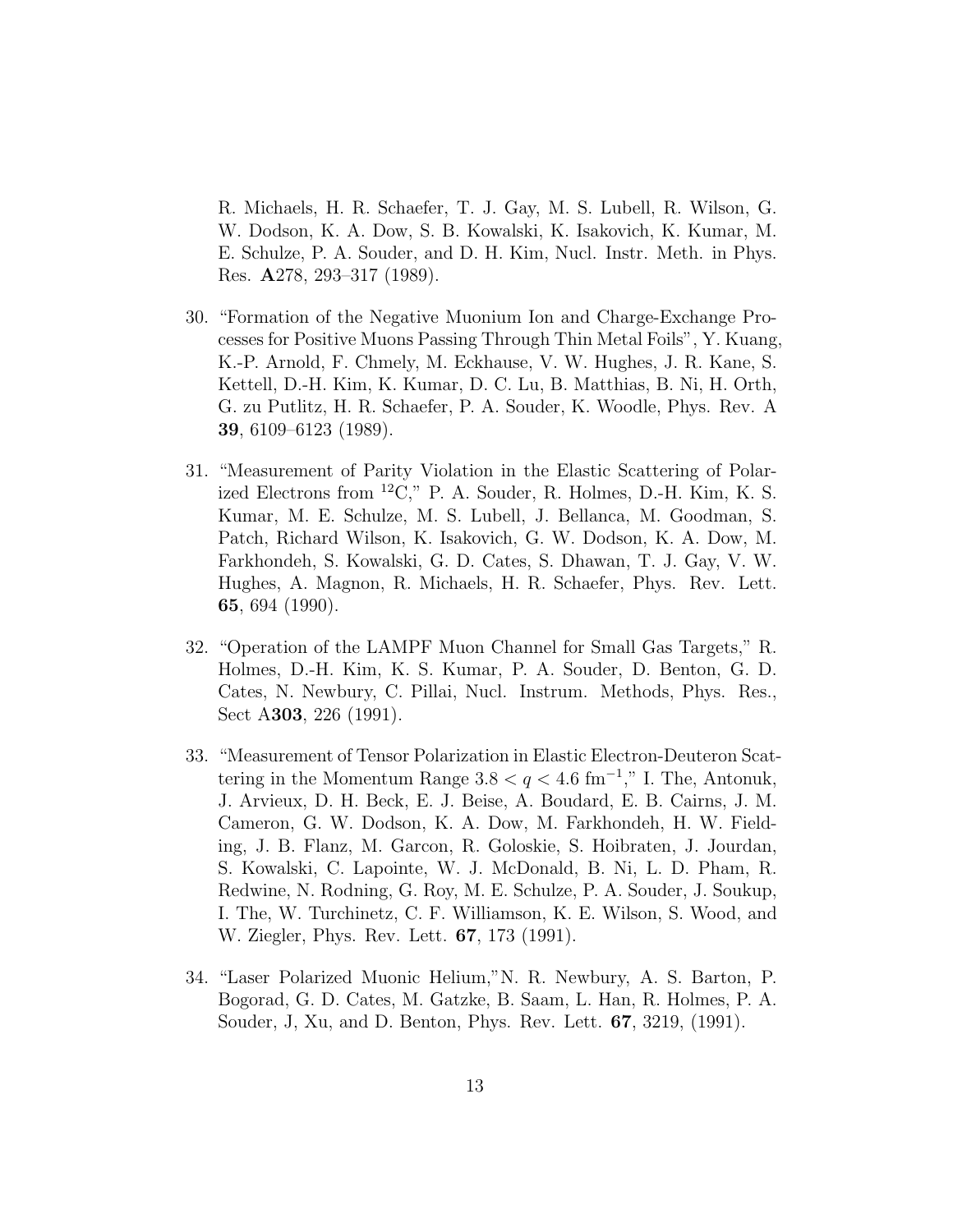- 35. " Highly Polarized Muonic Helium Produced by Collisions with Laser Optically Pumped Rb ,"A. S. Barton, P. Bogorad, G. D. Cates, H. Mabuchi, H. Middleton, N. R. Newbury, R. Holmes, J. McCracken, P. A. Souder, J, Xu, and D. Tupa, Rev. Lett. 70, 758, (1993).
- 36. "Determination of the Neutron Spin Structure Function," P. L. Anthony *et al.*, (E142 Collaboration) Phys. Rev. Lett.  $71$ , 959 (1993).
- 37. "Tensor Polarization in Elastic Electron-Deuteron Scattering in the Momentum Transfer Range  $3.8 < q < 4.6$  fm<sup>-1</sup>," M. Garcon, J. Antonuk, J. Arvieux, D. H. Beck, E. J. Beise, A. Boudard, E. B. Cairns, J. M. Cameron, G. W. Dodson, K. A. Dow, M. Farkhondeh, H. W. Fielding, J. B. Flanz, R. Goloskie, S. Hoibraten, J. Jourdan, S. Kowalski, C. Lapointe, W. J. McDonald, B. Ni, L. D. Pham, R. Redwine, N. Rodning, G. Roy, M. E. Schulze, P. A. Souder, J. Soukup, I. The, W. Turchinetz, C. F. Williamson, K. E. Wilson, S. Wood, and W. Ziegler, Phys. Rev. C 49, 2516 (1994).
- 38. "Observation of Resonance Line Narrowing for Old Muonium," M. G. Boshier, S. Dhawan, X. Fei, V. W. Hughes, M. Janousch, W. Liu, C. Pillai, R. Prigl, G. zu Putlitz, I. Reinhard, W. Schwarz, P. A. Souder, O. van Dyke, X. Wang, K. A. Woodle, and Q. Xu, Phys. Rev. A 52, 1948 (1995).
- 39. "Precision Low Energy Weak Neutral Current Experiments," K. S. Kumar, E. W. Hughes, R. Holmes, P. A. Souder, Mod. Phys. Lett. A10, 2979 (1995).
- 40. "Deep Inelastic Scattering of Polarized Electrons by Polarized <sup>3</sup>He and the Study of Neutron Spin Structure," P.L. Anthony, R.G. Arnold, H.R. Band, H. Borel, P.E. Bosted, V. Breton, G.D. Cates, T.E. Chupp, F.S. Dietrich, J. Dunne, R. Erbacher, J. Fellbaum, H. Fonvieille, R. Gearhart, R. Holmes, E.W. Hughes, J.R. Johnson, D. Kawall, C. Keppel, S.E. Kuhn, R.M. Lombard-Nelsen, J. Marroncle, T. Maruyama, W. Meyer, Z.-E. Meziani, H. Middleton, J. Morgenstern, N.R. Newbury, G.G. Petratos, R. Pitthan, R. Prepost, Y. Roblin, S.E. Rock, S.H. Rokni, G. Shapiro, T. Smith, P.A. Souder, M. Spengos, F. Staley, L.M. Stuart, Z.M. Szalata, Y. Terrien, A.K. Thompson, J.L. White, M. Woods, J. Xu, C.C. Young, G. Zapalac, Phys. Rev. D 54, 6620 (1996).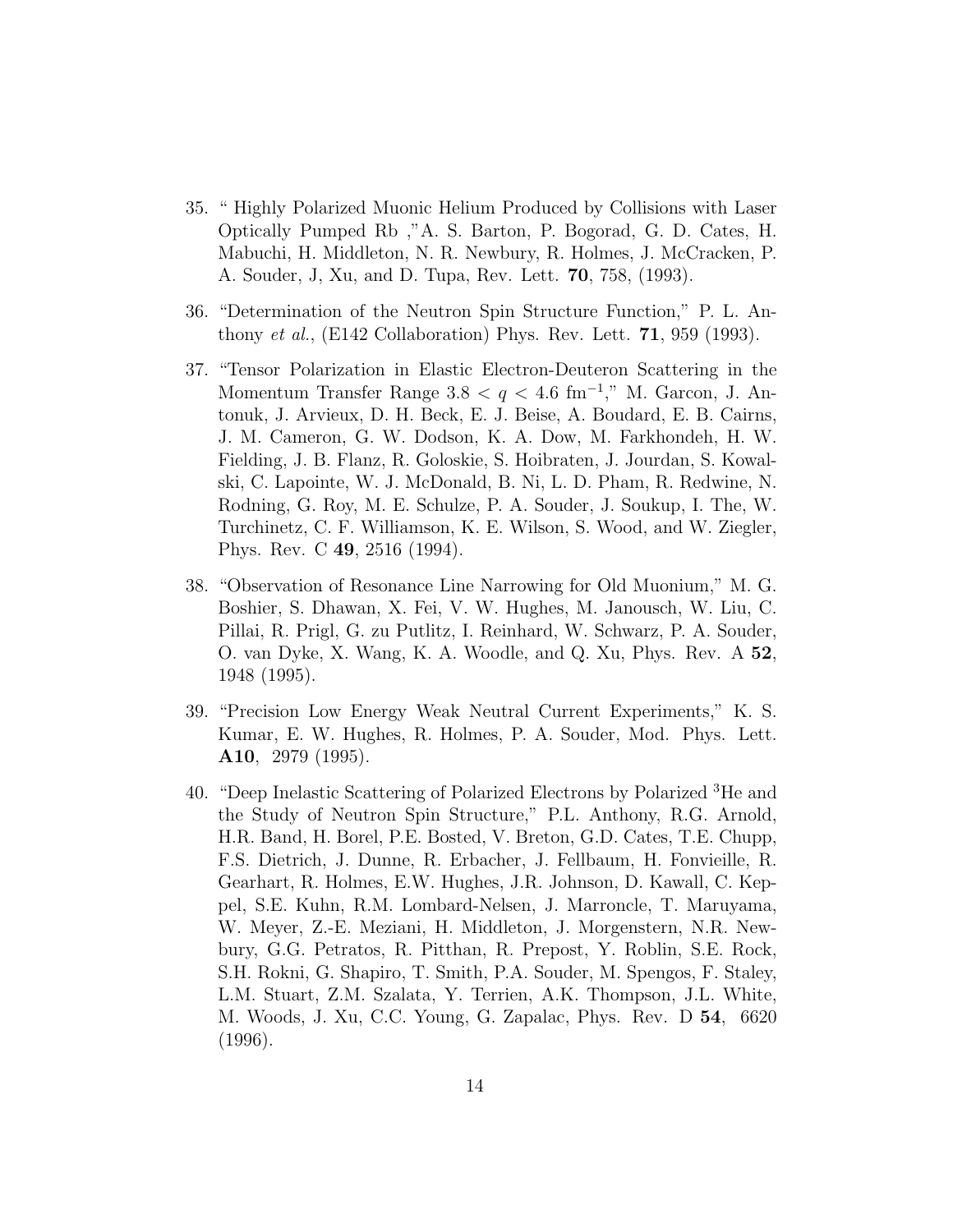- 41. "Precision Determination of the Neutron Spin Structure Function  $g_1^n$ ," K. Abe et al., (E154 Collaboration) Phys. Rev. Lett. 79, 959 (1997).
- 42. "A Combined Target/Ionization Chamber for Measuring the Spin Dependence of Nuclear Muon Capture in Laser Polarized Muonic <sup>3</sup>He," P. Bogorad, E. J. Brash, G. D. Cates, W. J. Cummings, A. Gorelov, M. D. Hasinof, O. Hausser, K. Hicks, R. Holmes, J. C. Huang, D. Krieger, K. S. Kumar, B. Larson, W. Lorenzon, J. McCracken, P. Michaux, H. Middleton, E. Saettler, D. Siegel, P. A. Souder, D. R. Swenson, J. Thywissen, D. Tupa, J. Ullom, X. Wang, A. R. Young, Nucl. Instrum. & Meth. in Phys Res. A398, 211 (1997).
- 43. "Next-to-Leading Order Analysis of Polarized Deep Inelastic Scattering Data," K. Abe *et al.*(E154 Collaboration), Phys. Lett. B405, 180 (1997).
- 44. "Measurement of the Neutron Spin Structure Function  $g_n^2$  and asymmetry  $A_2^n$ ," K. Abe *et al.*(E154 Collaboration), Phys. Lett. B404, 377 (1997).
- 45. "Measurement of the Neutran Weak Form Factors of the Proton," K. A. Anoil *et al.* (HAPPEX Colaboration), Phys. Rev. Lett. **82**, 1096 (1999).
- 46. S. Malov, *et al.*, "Polarization Transfer in the  $O^{16}(\vec{e}e'\vec{p})N^{15}$  Reaction," Phys. Rev. C62, 057302(2000).
- 47. W. Xu, *et al.*, "The Transverse Asymmetry  $A'_T$  from Quasielastic Polarized  ${}^{3}\text{He}(\vec{e}e')$  Process and the Neutron Magnetic Form-Factor," Phys. Rev. Lett. 85, 2900 (2000).
- 48. "Strange Quarks and Parity Violation," in Strong Interactions at Low and Entermediate Energies, Ed. by J.L. Goity, World Scientific, Singapore pp.257-302 (2000).
- 49. HAPPEX Collaboration (K. A. Aniol et al.), "New Measurement of Parity Violation in Elastic Electron - Proton Scattering and Implications for Strange Form-Factors." Phys. Lett. B509, 211 (2001).
- 50. K.S. Kumar and P.A. Souder, "Strange Quarks and Parity Violation," Prog. Part. Nucl. Phys. 45, S333 (2000).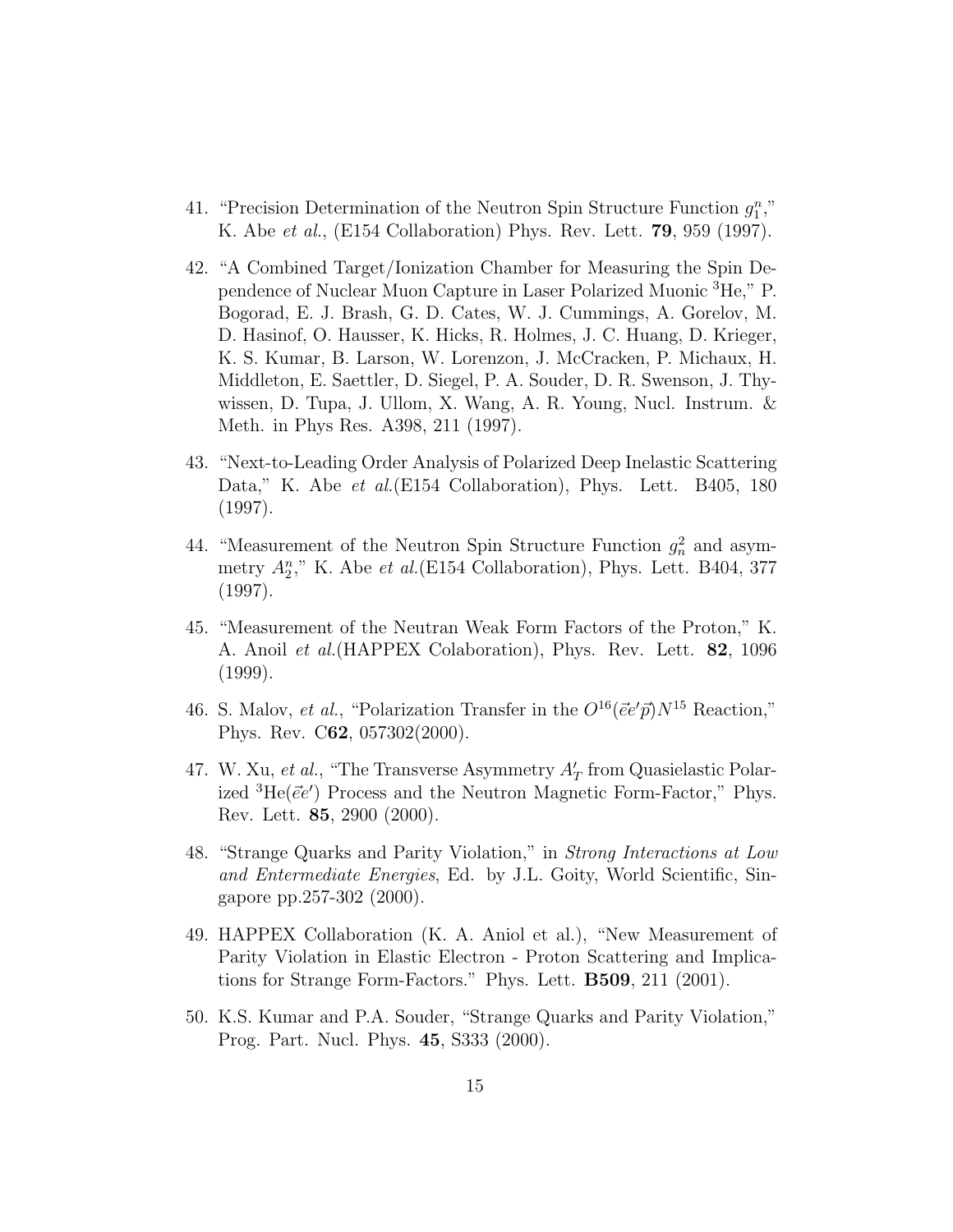- 51. C.J. Horowitz, S.J. Pollock, P.A. Souder, R. Michaels, "Parity Violating Measurements of Neutron Densities," Phys. Rev. C63, 025501 (2001).
- 52. Jefferson Lab Hall A Collaboration (N. Liyanage et al.). "Reaction Dynamics of the  $O^{16}(\vec{e}e'\vec{p})N^{15}$  Cross-Scton at High Energies," Phys. Rev. Lett. 86, 5670 (2001).
- 53. "The  $Q^2$  Evolution of the Generalized Gerasimov-Drell-Hearn Integral for the Neutron Using a He<sup>3</sup> Target," M. Amarian, *et al.*, accepted by Phys. Rev. Lett.
- 54. M. Amarian et al. (Jefferson Lab E94010 Collaboration),  $Q^2$  Evolution of the Generalized Gerasimov-Drell-Hearn Integral for the Neutron using a  ${}^{3}$ He *Target*, Physical Review Letters 89, 242301-1 (2002).
- 55. T.B. Humensky, R. Alley, A. Brachmann, M.J. Browne, J. Clendenin, J. deLamare, J. Frisch, T. Galetto, J. Sodja, J. Turner, M. Woods, G.D. Cates, E.W. Hughes, P. Mastromarino, K.S. Kumar, P.A. Souder, SLAC'S Polarized Electron Source Laser System and Minimization of Electron Beam Helicity Correlations for the E158 Parity-Violation Ex*periment*, Nucl. Instrum. Meth. A  $521$ , 261 (2004).
- 56. P.L. Anthony, R.G. Arnold, C. Arroyo, K. Baird, K. Bega, J. Biesiada, P.E. Bosted, M. Breuer, R. Carr, G.D. Cates, J-P. Chen, E. Chudakov, M. Cooke, F.J. Decker, P. Decowski, A. Deur, W. Emam, R. Erickson, T. Fieguth, C. Field, J. Gao, K. Gustafsson, R.S. Hicks, R. Holmes, E.W. Hughes, T.B. Humensky, G.M. Jones, L.J. Kaufman, Yu.G. Kolomensky, K.S. Kumar, D. Lhuillier, R. Lombard-Nelsen, P. Mastromarino, B. Mayer, R.D. McKeown, R. Michaels, M. Olson, K.D. Paschke, G.A. Peterson, R. Pitthan, K. Pope, D. Relyea, S.E. Rock, O. Saxton, G. Shapiro, J. Singh, P.A. Souder, Z.M. Szalata, W.A. Tobias, B.T. Tonguc, J. Turner, B. Tweedie, A. Vacheret, D. Walz, T. Weber, J. Weisend, D. Whittum, M. Woods, I. Younus, Observation of Parity Nonconservation in Møller Scattering, Phys. Rev. Lett. 92, 181602  $(2004).$
- 57. X. Zheng et al. (Jefferson Lab Hall A Collaboration), Precision Measurement of the Neutron Spin Asymmetry  $A_1^n$  and Spin Flavor Decomposition in the Valance Quark Region. Phys. Rev. Lett. **92**, 012004 (2004).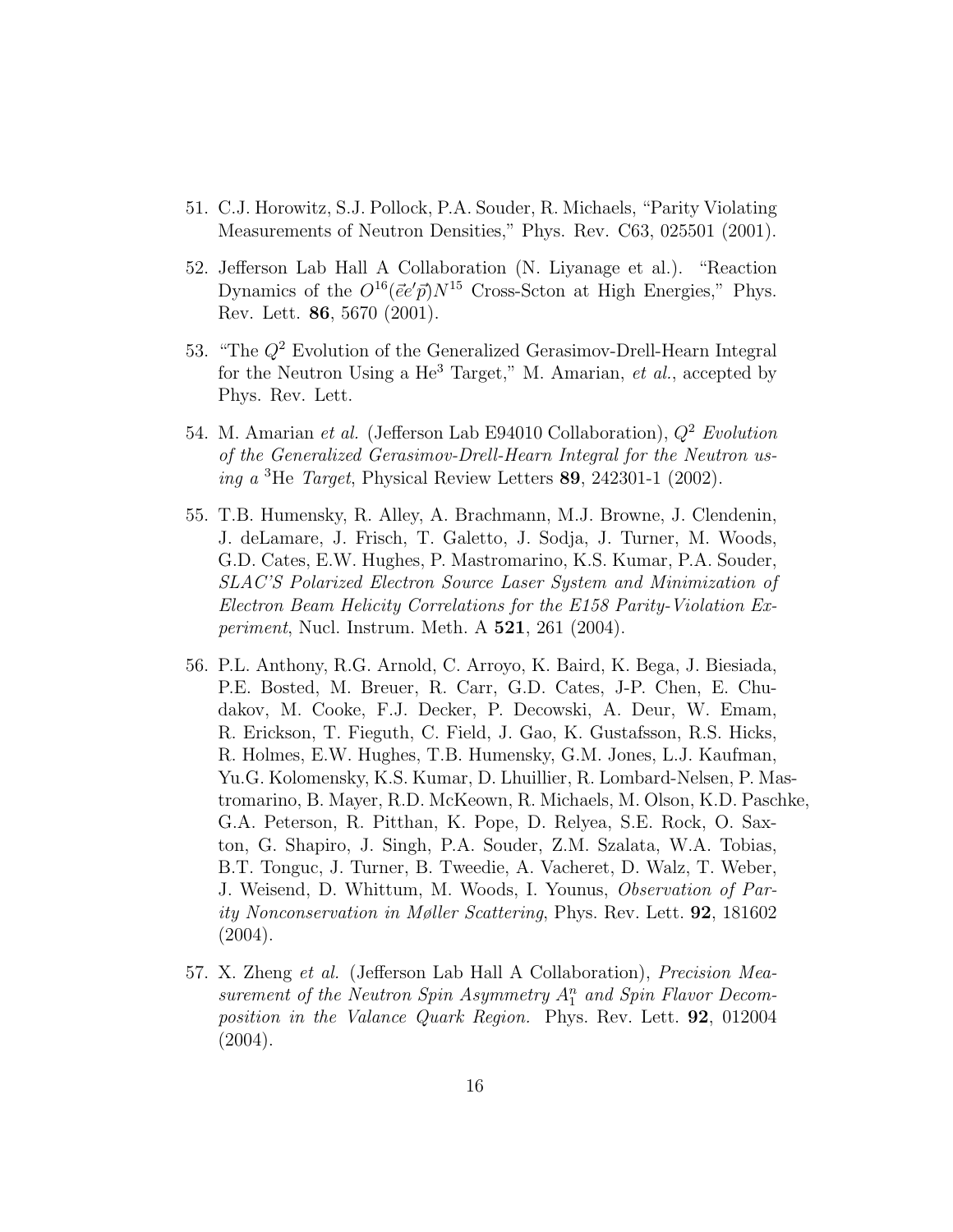- 58. K.A. Aniol et al. (HAPPEX Collaboration), Parity-violating electroweak asymmetry in  $e(pol.)$  p scattering, Phys. Rev. C 69, 065501 (2004).
- 59. J. Alcorn et al. (Jefferson Lab Hall A Collaboration), Basic instrumentation for Hall A at Jefferson Lab, Nucl. Instrum. Meth. A 522 294 (2004).
- 60. X. Zheng et al. [Jefferson Lab Hall A Collaboration], "Precision measurement of the neutron spin asymmetries and spin-dependent structure functions in the valence quark region," Phys. Rev. C 70, 065207 (2004)
- 61. P. L. Anthony et al. [SLAC E158 Collaboration], "Precision measurement of the weak mixing angle in Moeller scattering," Phys. Rev. Lett. 95, 081601 (2005)
- 62. R. S. Hicks *et al.*, "Flux profile scanners for scattered high-energy electrons," Nucl. Instrum. Meth. A 553, 470 (2005)
- 63. K. A. Aniol et al. [HAPPEX Collaboration], "Parity-violating electron scattering from He-4 and the strange electric form factor of the nucleon," Phys. Rev. Lett. 96, 022003 (2005)
- 64. K. A. Aniol et al. [HAPPEX Collaboration], "Constraints on the nucleon strange form factors at  $Q^{**}2$  approx. 0.1-GeV\*\*2," Phys. Lett. B 635, 275 (2006)
- 65. K. A. Aniol et al. [HAPPEX Collaboration], "Parity-violating electron scattering from He-4 and the strange electric form factor of the nucleon," Phys. Rev. Lett. 96, 022003 (2006)
- 66. A. Acha et al. [HAPPEX collaboration], "Precision Measurements of the Nucleon Strange Form Factors at  $Q^2 \sim 0.1$ -GeV<sup>2</sup>," Phys. Rev. Lett. 98, 032301 (2007) [arXiv:nucl-ex/0609002].
- 67. S. Abrahamyan et al. [HAPPEX and PREX Collaborations], "New Measurements of the Transverse Beam Asymmetry for Elastic Electron Scattering from Selected Nuclei," Phys. Rev. Lett. 109, 192501 (2012)